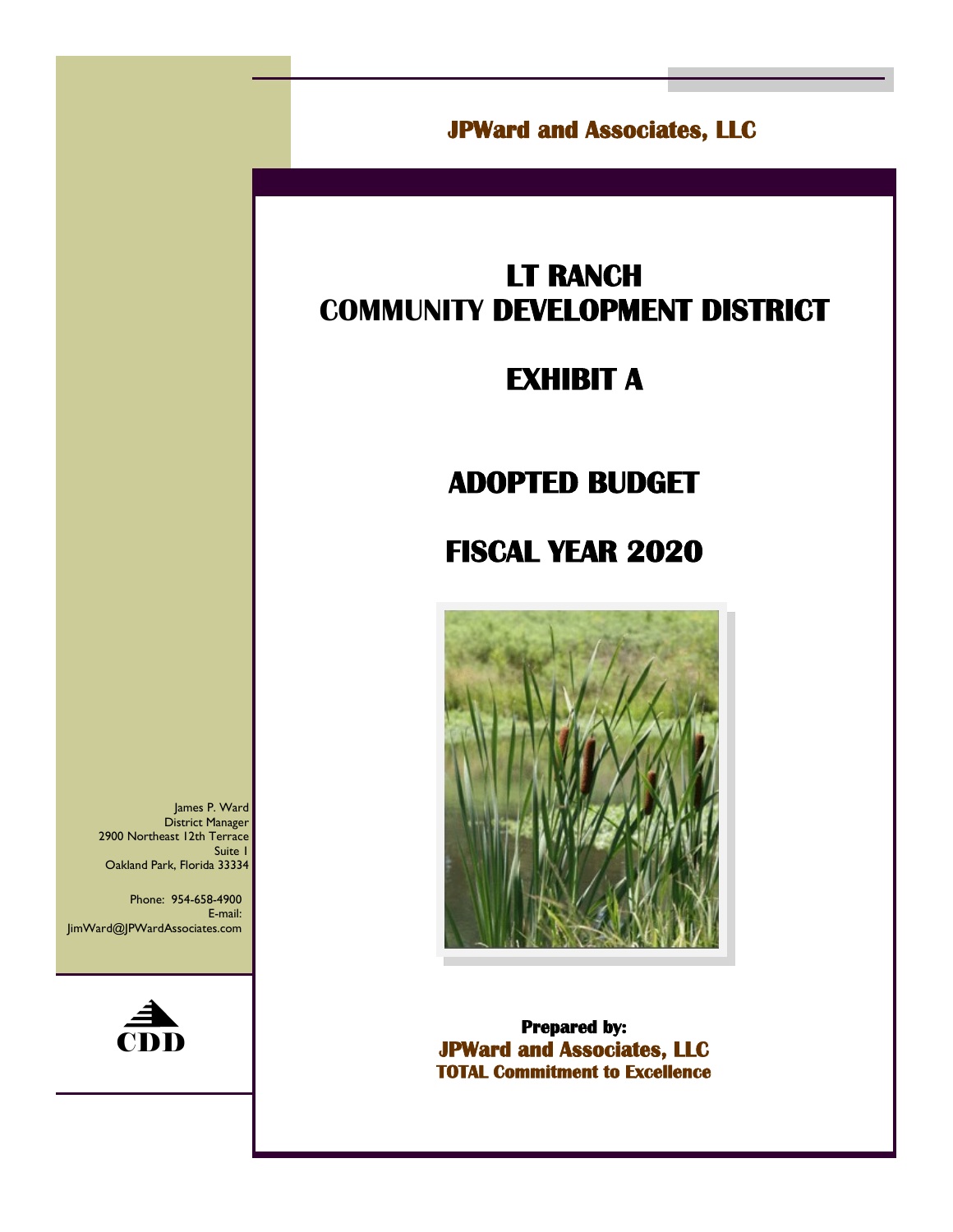

**GENERAL FUND** 

| <b>Budget</b>                             | $1-2$ |
|-------------------------------------------|-------|
| <b>Description of Budgeted Line Items</b> | $3-4$ |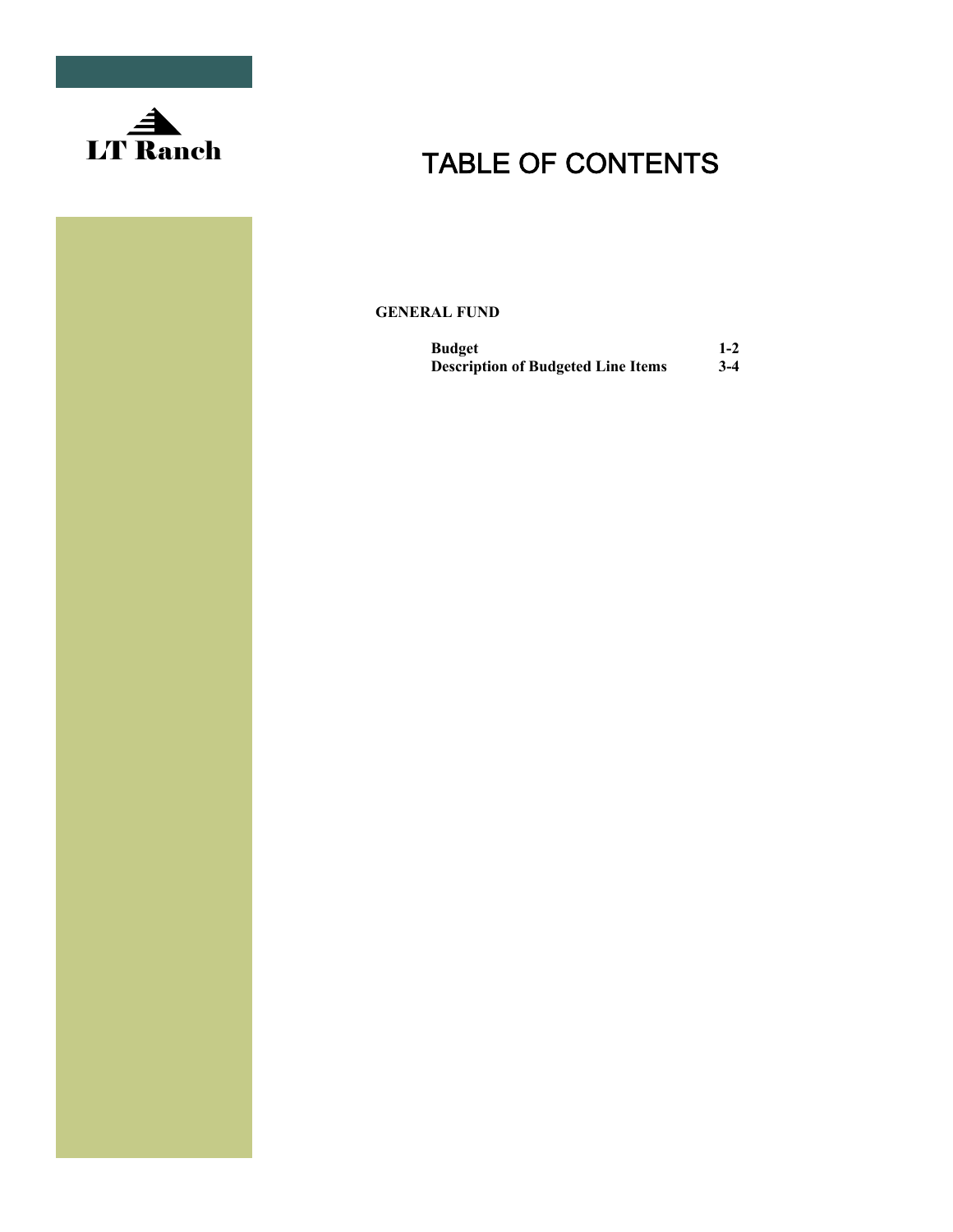**General Fund - Budget Fiscal Year 2020**

|                                                       | <b>Anticipated</b> |                              |          |                              |                    |                |                    |             |
|-------------------------------------------------------|--------------------|------------------------------|----------|------------------------------|--------------------|----------------|--------------------|-------------|
|                                                       |                    | <b>Fiscal Year</b>           |          | <b>Actual at</b>             | <b>Year End</b>    |                | <b>Fiscal Year</b> |             |
| <b>Description</b>                                    |                    | 2019 Budget                  |          | 03/31/2019                   |                    | 09/30/2019     |                    | 2020 Budget |
| <b>Revenues and Other Sources</b>                     |                    |                              |          |                              |                    |                |                    |             |
| Carryforward                                          | \$                 |                              | \$       |                              | \$                 |                | \$                 |             |
| <b>Interest Income - General Account</b>              | \$                 |                              | \$       | ÷,                           | \$                 |                | \$                 |             |
| <b>Assessment Revenue</b>                             |                    |                              |          |                              |                    |                |                    |             |
| Assessments - On-Roll                                 | \$                 |                              | \$       |                              | \$                 |                | \$                 |             |
| Assessments - Off-Roll                                | \$                 |                              | \$       |                              | $\mathsf{\hat{S}}$ |                | \$                 |             |
| <b>Contributions - Private Sources</b>                |                    |                              |          |                              |                    |                |                    |             |
| <b>Taylor Morrison</b>                                | \$                 | 92,555                       | Ş        | 20,000                       | \$                 | 92,555         | \$                 | 95,850      |
| <b>Total Revenue &amp; Other Sources</b>              | \$                 | 92,556                       | \$       | 20,000                       | \$                 | 92,555         | \$                 | 95,850      |
| <b>Appropriations</b>                                 |                    |                              |          |                              |                    |                |                    |             |
| Legislative                                           |                    |                              |          |                              |                    |                |                    |             |
| Board of Supervisor's Fees                            | \$                 |                              | \$       |                              | \$                 |                | \$                 |             |
| Board of Supervisor's - FICA                          | \$                 |                              | \$       |                              | \$                 |                | \$                 |             |
| <b>Executive</b>                                      |                    |                              |          |                              |                    |                |                    |             |
| Professional - Management                             | \$                 | 40,000                       | \$       | $\blacksquare$               | \$                 | 40,000         | \$                 | 40,000      |
| <b>Financial and Administrative</b>                   |                    |                              |          |                              |                    |                |                    |             |
| <b>Audit Services</b>                                 | \$                 | 4,500                        | \$       | $\frac{1}{2}$                | \$                 |                | \$                 | 4,500       |
| <b>Accounting Services</b>                            | \$                 | 8,000                        | \$       | $\overline{a}$               | \$                 | 8,000          | \$                 | 8,000       |
| Assessment Roll Preparation                           | \$                 |                              | \$       |                              | \$                 |                | \$                 |             |
| <b>Arbitrage Rebate Fees</b>                          | \$                 | 500                          | \$       |                              | $\mathsf{\hat{S}}$ |                | \$                 |             |
| <b>Other Contractual Services</b>                     |                    |                              |          |                              |                    |                |                    |             |
| Recording and Transcription                           | \$                 | ÷,                           | \$       | $\overline{a}$               | \$                 |                | \$                 |             |
| <b>Legal Advertising</b>                              | \$                 | 2,500                        | \$       | 5,724                        | \$                 | 10,000         | \$                 | 3,000       |
| <b>Trustee Services</b>                               | \$                 | 8,250                        | \$       | $\qquad \qquad \blacksquare$ | \$                 | $\blacksquare$ | \$                 | 5,725       |
| <b>Dissemination Agent Services</b>                   | \$                 | 500                          | \$       | $\frac{1}{2}$                | \$                 |                | \$                 | 5,000       |
| <b>Property Appraiser Fees</b>                        | \$                 | $\overline{\phantom{a}}$     | \$       |                              | \$                 |                | \$                 |             |
| <b>Bank Service Fees</b>                              | \$                 | 350                          | \$       | 102                          | \$                 | 225            | \$                 | 250         |
| <b>Travel and Per Diem</b>                            | \$                 |                              |          |                              |                    |                | \$                 |             |
| <b>Communications and Freight Services</b>            |                    |                              |          |                              |                    |                |                    |             |
| Telephone                                             | \$                 |                              | \$       |                              | \$                 |                | \$                 |             |
| Postage, Freight & Messenger                          | \$                 | 750                          | \$       | 288                          | \$                 | 400            | \$                 | 500         |
| <b>Rentals and Leases</b>                             |                    |                              |          |                              |                    |                |                    |             |
| Miscellaneous Equipment                               | \$                 |                              | \$       |                              | \$                 |                | \$                 |             |
|                                                       | \$                 | 1,500                        | \$       | 1,500                        | \$                 | 2,200          | \$                 | 2,000       |
| Computer Services (Web Site)<br>Insurance             | \$                 | 5,200                        | \$       | 5,137                        | \$                 | 5,137          | \$                 | 5,200       |
|                                                       |                    |                              |          |                              | \$                 |                |                    |             |
| <b>Subscriptions and Memberships</b>                  | \$                 | 175<br>330                   | \$<br>\$ | ÷                            | \$                 |                | \$                 | 175         |
| <b>Printing and Binding</b><br><b>Office Supplies</b> | \$                 |                              |          | 841<br>L,                    | \$                 | 1,500          | \$                 | 1,500       |
|                                                       | \$                 | $\qquad \qquad \blacksquare$ | \$       |                              |                    |                | \$                 |             |
| <b>Legal Services</b>                                 |                    |                              |          |                              |                    |                |                    |             |
| <b>General Counsel</b>                                | \$                 | 15,000                       | \$       | 1,772                        | \$                 | 15,000         | \$                 | 15,000      |
| Series 2018 bonds                                     | \$                 |                              | \$       |                              | \$                 |                |                    |             |
| <b>Other General Government Services</b>              |                    |                              |          |                              |                    |                |                    |             |
| <b>Engineering Services</b>                           | \$                 | 5,000                        | \$       |                              | \$                 |                | \$                 | 5,000       |
| Contingencies                                         |                    |                              | \$       |                              | \$                 |                |                    |             |
| Capital Outlay                                        | \$                 |                              | \$       |                              | \$                 |                | \$                 |             |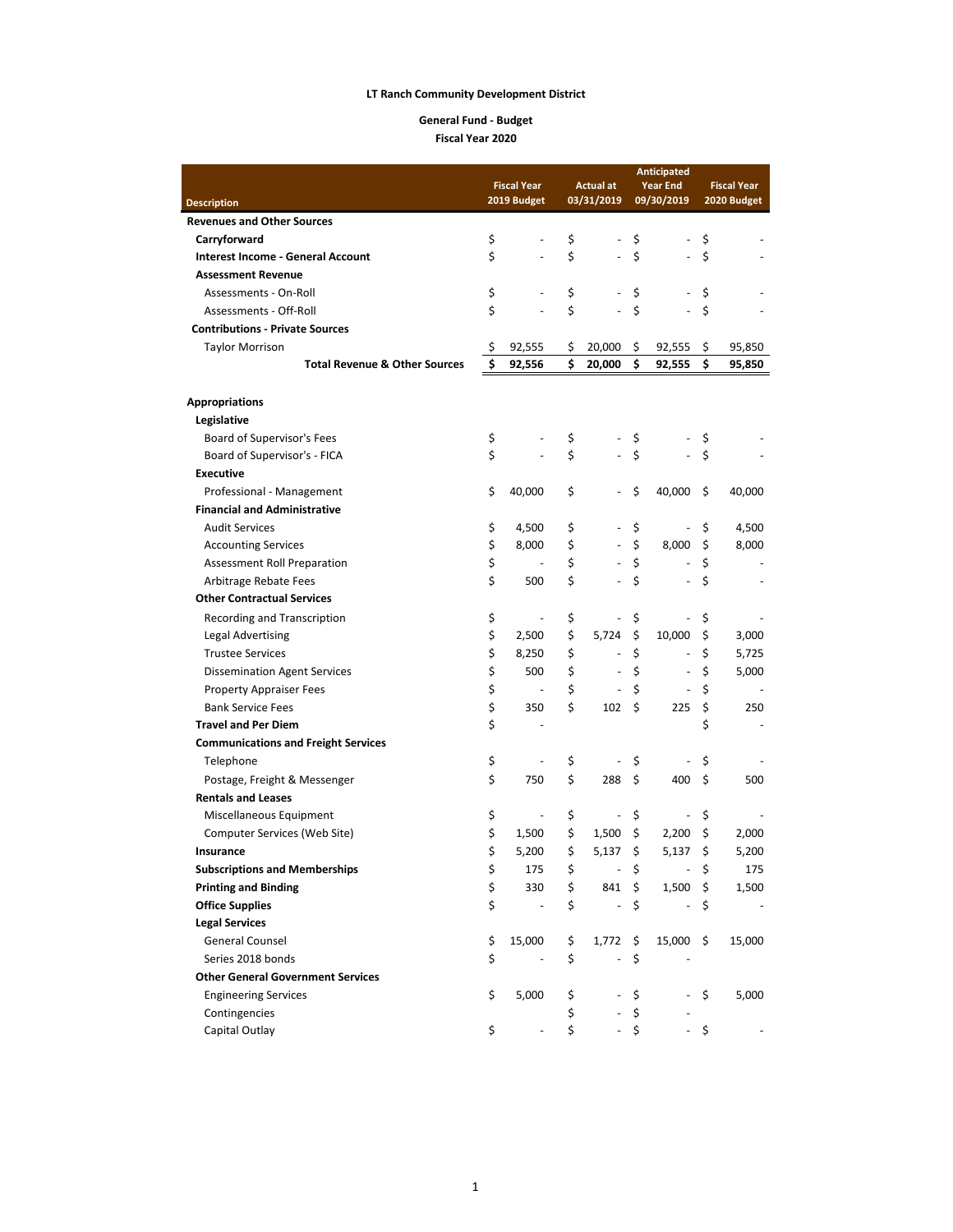#### **General Fund - Budget Fiscal Year 2020**

| <b>Description</b>                                  |    | <b>Fiscal Year</b><br><b>Actual at</b><br>03/31/2019<br>2019 Budget |    | <b>Anticipated</b><br><b>Year End</b><br>09/30/2019 |      | <b>Fiscal Year</b><br>2020 Budget |    |        |
|-----------------------------------------------------|----|---------------------------------------------------------------------|----|-----------------------------------------------------|------|-----------------------------------|----|--------|
| <b>Reserves</b>                                     |    |                                                                     |    |                                                     |      |                                   |    |        |
| Operational Reserve (Future Years)                  | \$ | $\overline{\phantom{a}}$                                            | Ŝ. |                                                     | - \$ |                                   | \$ |        |
| <b>Other Fees and Charges</b>                       |    |                                                                     |    |                                                     |      |                                   |    |        |
| Discounts, Tax Collector Fee and Property Appraiser |    |                                                                     |    |                                                     |      |                                   |    |        |
| Fee                                                 | \$ | $\overline{\phantom{a}}$                                            | \$ | $\overline{\phantom{a}}$                            |      |                                   |    |        |
| <b>Total Appropriations</b>                         | Ś  | 92,555                                                              | Ś. | 15,365                                              | S    | 82,462                            | Ś  | 95,850 |
| <b>Fund Balances:</b>                               |    |                                                                     |    |                                                     |      |                                   |    |        |
| <b>Change from Current Year Operations</b>          | \$ |                                                                     | Ś  | 4,635                                               | Ŝ.   | 10,093                            | .S |        |
| <b>Fund Balance - Beginning</b>                     |    |                                                                     |    |                                                     |      |                                   |    |        |
| <b>Restricted for Future Operations</b>             |    |                                                                     |    | $\overline{\phantom{a}}$                            |      |                                   |    |        |
| Unassigned                                          |    |                                                                     |    | $\overline{\phantom{a}}$                            |      |                                   |    |        |
| <b>Total Fund Balance</b>                           |    | 59,057                                                              | Ś  | 4.635                                               |      |                                   |    |        |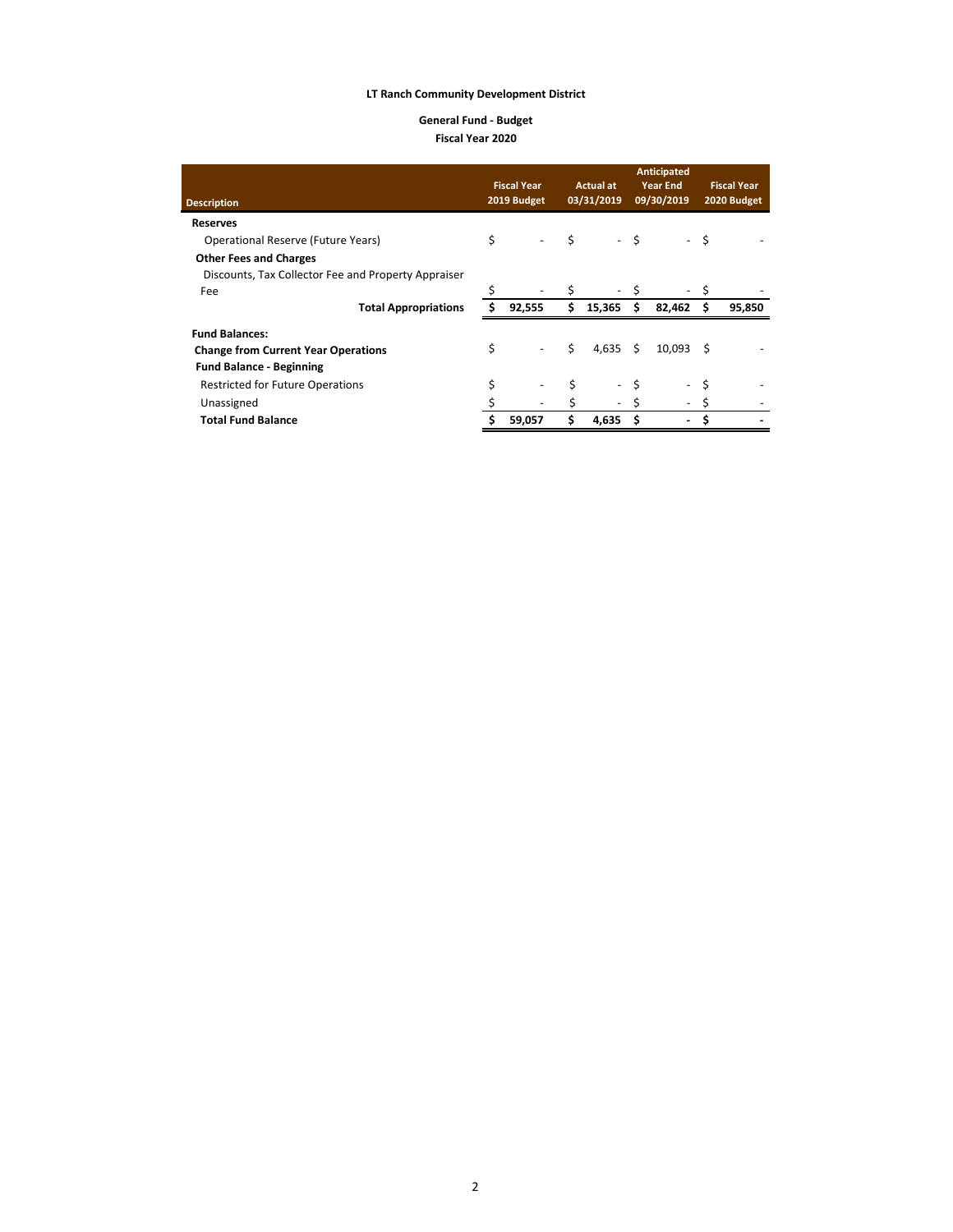### **General Fund - Budget Fiscal Year 2020**

### **Revenues and Other Sources**

| Carryforward                                                                                                                                                         | \$ |        |
|----------------------------------------------------------------------------------------------------------------------------------------------------------------------|----|--------|
| <b>Interest Income - General Account</b>                                                                                                                             | \$ |        |
| <b>Appropriations</b>                                                                                                                                                |    |        |
|                                                                                                                                                                      |    |        |
| Legislative                                                                                                                                                          |    |        |
| Board of Supervisor's Fees                                                                                                                                           | \$ |        |
| The Board's fees are statutorily set at \$200 for each meeting of the Board of Supervisor's not to                                                                   |    |        |
| exceed \$4,800 for each Fiscal Year. The Budgeted amount reflects that the anticipated meetings for                                                                  |    |        |
| the District. The current Board has waived the statutory authorized fees.                                                                                            |    |        |
| <b>Executive</b>                                                                                                                                                     |    |        |
| Professional - Management                                                                                                                                            | Ś  | 40,000 |
| The District retains the services of a professional management company - JPWard and Associates,                                                                      |    |        |
| LLC - which specializes in Community Develoment Districts. The firm brings a wealth of knowledge<br>and expertise to the District.                                   |    |        |
| <b>Financial and Administrative</b>                                                                                                                                  |    |        |
| <b>Audit Services</b>                                                                                                                                                | \$ | 4,500  |
| Statutorily required for the District to undertake an independent examination of its books, records                                                                  |    |        |
| and accounting procedures, if it's Revenues or Expenditures reach a certain threshold.                                                                               |    |        |
| <b>Accounting Services</b>                                                                                                                                           | \$ | 8,000  |
| For the Maintenance of the District's books and records on a daily basis.                                                                                            |    |        |
| Assessment Roll Preparation                                                                                                                                          | \$ |        |
| For the preparation by the Financial Advisor of the Methodology for the General Fund and the                                                                         |    |        |
| Assessment Rolls including transmittal to the Collier County Property Appraiser.                                                                                     |    |        |
| Arbitrage Rebate Fees                                                                                                                                                | \$ |        |
| For requied Federal Compliance - this fee is paid for an in-depth analysis of the District's earnings on                                                             |    |        |
| all of the funds in trust for the benefit of the Bondholder's to insure that the earnings rate does not                                                              |    |        |
| exceed the interest rate on the Bond's.                                                                                                                              |    |        |
| <b>Other Contractual Services</b>                                                                                                                                    | \$ |        |
| Recording and Transcription                                                                                                                                          | \$ |        |
| <b>Legal Advertising</b>                                                                                                                                             | \$ | 3,000  |
| <b>Trustee Services</b>                                                                                                                                              | \$ | 5,725  |
| With the issuance of the District's Bonds, the District is required to maintain the accounts                                                                         |    |        |
| established for the Bond Issue with a bank that holds trust powers in the State of Florida. The                                                                      |    |        |
| primary purpose of the trustee is to safeguard the assets of the Bondholder's, to insure the timely                                                                  |    |        |
| payment of the principal and interest due on the Bonds, and to insure the investment of the funds in<br>the trust are made pursuant to the requirments of the trust. |    |        |
| <b>Dissemination Agent Services</b>                                                                                                                                  | \$ | 5,000  |
| With the issuance of the District's Bonds, the District is required to report on a periodic basis the                                                                |    |        |
| same information that is contained in the Official Statement that was issued for the Bonds. These                                                                    |    |        |
| requirements are pursuant to requirements of the Securities and Exchange Commission and sent to                                                                      |    |        |
| national repositories.                                                                                                                                               |    |        |
| <b>Property Appraiser Fees</b>                                                                                                                                       | \$ |        |
| <b>Bank Service Fees</b>                                                                                                                                             | \$ | 250    |